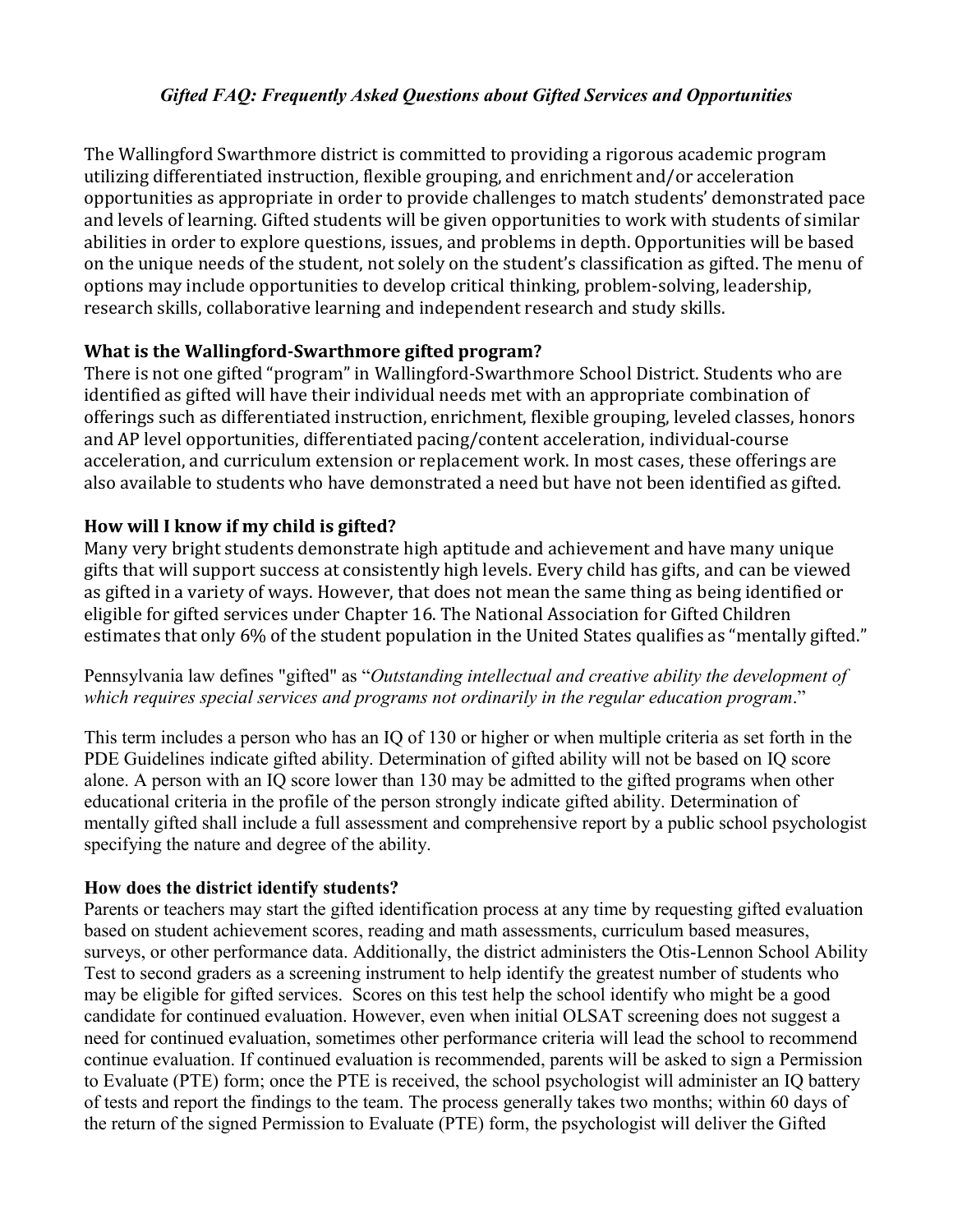Written Report (GWR) to parents (the exception to the 60 day requirement is the summer; the "clock" stops" during the summer, but resumes with the school year restart). Generally, testing should occur after second grade since earlier testing is less reliable. Premature identification can result in inaccurate placement or later ineligibility for continued services. The most important result of testing is to have students placed in the optimal learning environment.

#### **What will happen if my child is not eligible for gifted services?**

Most children are not gifted. Even students recommended for evaluation based on early screening criteria may not be formally identified once they complete the evaluation process. Extremely bright children who are not eligible for gifted services will have many opportunities for challenge, enrichment, and differentiation without requiring any special services. Communication between parents and teachers can support the decisions about appropriate differentiation within the regular education program to ensure student needs are met. All students who demonstrate the need for enrichment will be offered the opportunity to develop skills at a high level.

#### **Should I ask to have my child tested in case he is gifted?**

The decision should be considered carefully in order to best serve students. Testing can be stressful for students, and it takes a significant amount of time away from instruction. Additionally, students who know the test purpose may feel that they have failed a test, or disappointed others, especially parents, if they are determined ineligible. There should be some indicators that suggest the need for testing. District screening measures and student achievement over time can be good indicators, but they are not the only indicators. Gifted students are not always the highest achievers on classroom or screening measures, but they have unique needs that should be supported. Parents can also review the stereotypes and myths about gifted students in case they are unnecessarily ruling out testing based on faulty perceptions about giftedness. What's most important is supporting students in developing their own strengths and in understanding that no matter their ability level, success is a result of effort, not just ability.

### **Won't my child's self-esteem be affected if he doesn't qualify for gifted services?**

Not necessarily. There is extensive research on the relationship between self-esteem and student achievement. What research reveals is that adult feedback to students does have a great impact on student motivation and effort. Adults providing feedback to students about success should focus on effort, rather than ability. Students need to know that labels do not define them, but rather that enrichment opportunities will be available if they continue to perform with effort and high levels of achievement. Articles for further reading are listed in the resources section.

### **If my child is gifted, how will my child's program be different from other students?**

It depends on the unique needs of your child. Gifted students may have variability in achievement levels across subjects. High achievement levels in one area may result in enrichment or acceleration opportunities for that subject, whereas the same student may be appropriately challenged within the regular education program for a different subject. Options for mentally gifted students include enrichment (e.g. differentiated assignments, prompts or assessments, gifted students coming together for challenging projects, seminars and discussion requiring higher-order thinking skills), some acceleration (e.g. math or reading opportunities beyond gradelevel), Honors and Advanced Placements courses at the High School, with monitoring and regular education consultation by a Coordinator of Gifted Education who supports the teaching staff in providing these challenges and extensions. Many of these opportunities may be available to non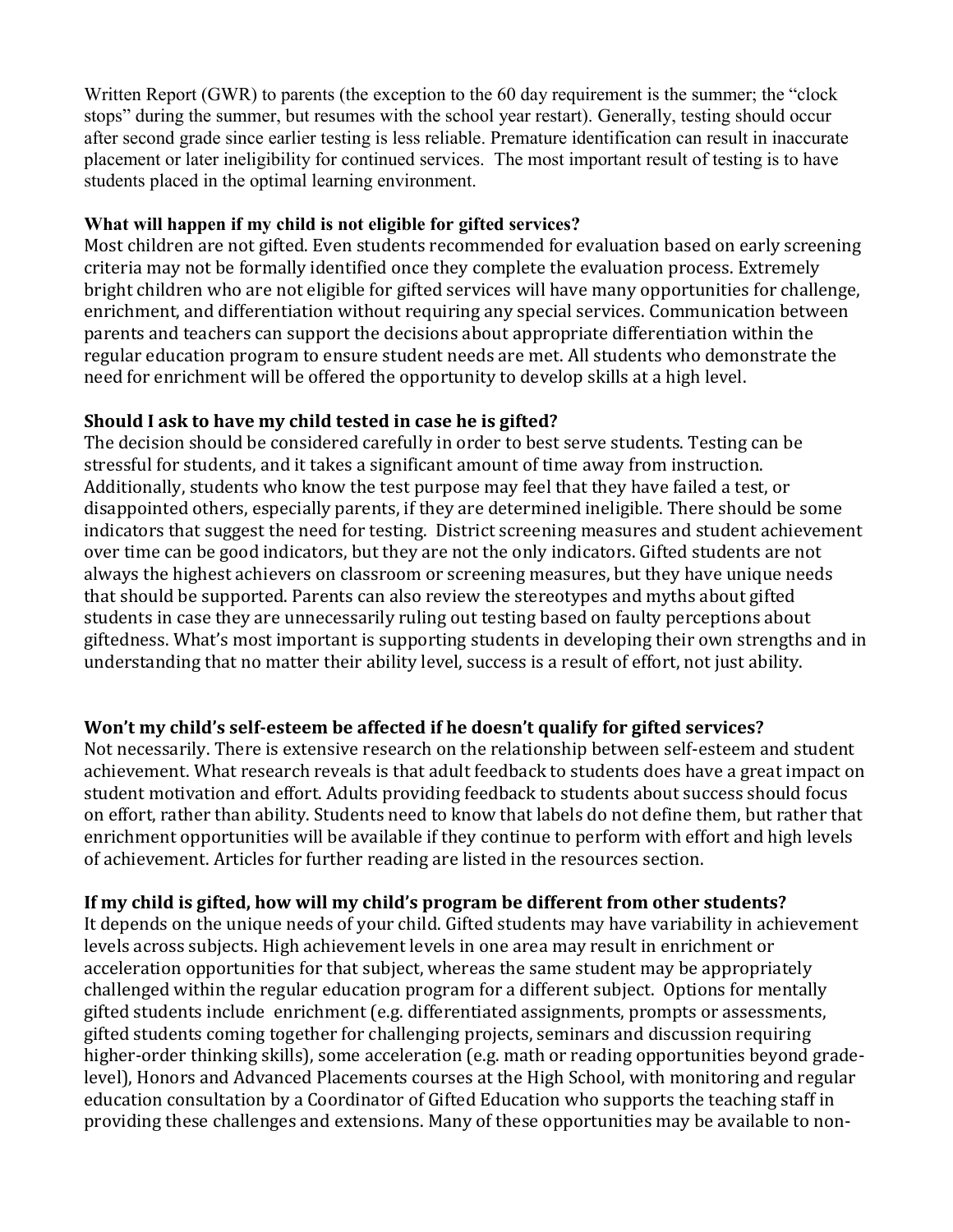gifted students who are very bright and have high levels of achievement indicating a need for additional opportunities.

### **[How does a student become labeled as "gifted?"](http://www.rtsd.org/site/default.aspx?PageType=3&ModuleInstanceID=15331&ViewID=7b97f7ed-8e5e-4120-848f-a8b4987d588f&RenderLoc=0&FlexDataID=21150&PageID=14766)**

A gifted evaluation is conducted by a team of people including the child's parents, teacher and a certified school psychologist. According to Chapter 16 of the Pennsylvania School Code, a student is "mentally gifted" if they have an IQ of 130 or higher, or demonstrate strong indication of gifted ability based on multiple educational criteria.

### **What is the appropriate age for gifted evaluation?**

Most children should be evaluated when they are in second grade or older. Later testing will achieve the most accurate score. Earlier testing may reflect rich pre-school experiences which are virtually indistinguishable from advanced learning capabilities. Students may be re-evaluated each time their educational placement is changed, and premature identification can result in the child's later ineligibility for continued formal identification.

#### **Should a parent request that gifted screening continue if initial screening indicates that exceptionality is unlikely?**

Parents have the right to request that a gifted evaluation continue with a full assessment of intellectual functioning. Most parents choose to discontinue the gifted evaluation based on the recommendation of the Gifted Multidisciplinary Team to avoid feelings of failure on the part of the student. Even many students who are recommended for further evaluation based on early screening criteria are not ultimately identified as gifted. Parents should discuss concerns with the building level team, especially if a child falls into one of the categories for stereotypes and myths of gifted learners. The team should consider carefully whether the student could be falling into a category of under-identified gifted learners. This is especially true if there is a concern that there may be an underlying disability masking the student's gifted ability. Students identified as being both gifted and learning-disabled require a special menu of services to reach their full potential.

### **How do I request a gifted evaluation, and how long does it take?**

To request a gifted evaluation, parents should make a written request to the school psychologist or to their child's principal. Testing can take hours, sometimes over several sessions. Testing should be completed within 6o days of the return of the signed PTE (*Permission to Evaluate* form, which parents will receive following the testing request). Following the testing, a Gifted Evaluation Report (GWR) will be written; if a child is eligible, parents will be asked to attend a GIEP to develop a Gifted Individualized Education Plan (GIEP). This will be created at a meeting to be held within 10 days of completion of the Gifted Written Report (GWR).

### **What is a GIEP?**

A GIEP is a Gifted Individualized Education Plan. The GIEP is developed by a team that includes teachers, school psychologist, and parents, and it will focus on areas of student strength that indicate the need for enrichment. The decision about GIEP eligibility will be based on a twopronged test: eligibility under Chapter 16 for a gifted services and high levels of achievement that indicate the need for challenge beyond the regular program. Goals are determined by considering present education levels of students. Specially Designed Instruction (SDI) will include modifications to the regular program that provide additional challenge opportunities to meet the needs of the gifted learner. Gifted learners do not necessarily achieve at equally high levels across all subject areas. The GIEP is solely a strengths-based document; if there are areas of deficit or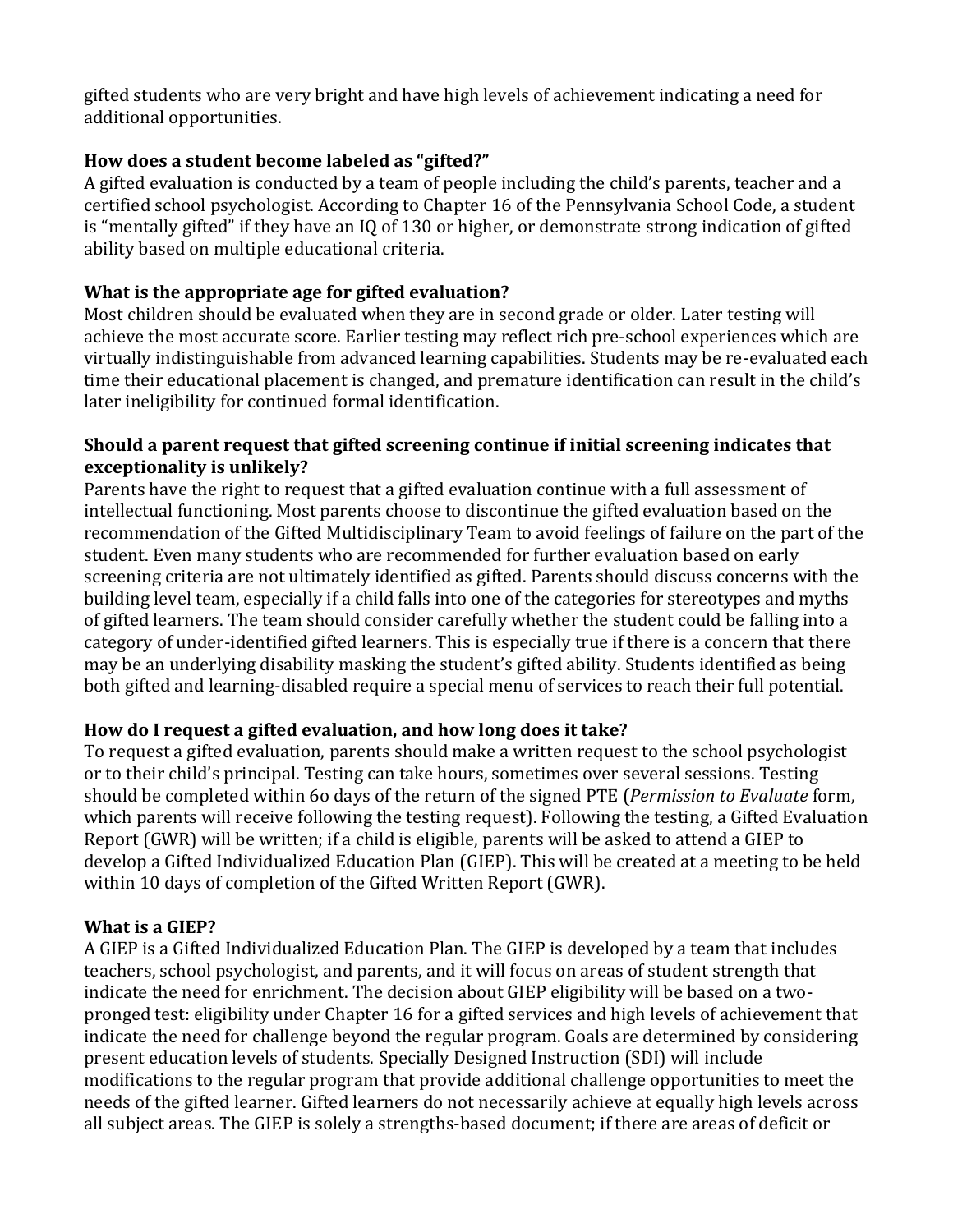areas where the student is performing well, but not demonstrating a need for enrichment beyond the regular program, these areas will not be addressed through the GIEP document. Teachers and parents can discuss ways to meet those other needs outside of the GIEP.

### **How often may a student be reevaluated for giftedness?**

A student may be reevaluated one year following his/her last evaluation. It is recommended that parents and teachers discuss whether or not there is new data available that would increase the likelihood of gifted identification before requesting reevaluation.

### **May parents obtain testing from a private psychologist?**

Parents may, at their own expense, contract for gifted testing with a private psychologist. The school district will consider this testing along with multiple criteria, but is not required to accept the results. Parents should discuss with their child's principal or school psychologist the testing services available through the district before they decide.

### **What opportunities are available for students who are not identified as gifted?**

Most students are not identified as "mentally gifted." Most of our students even in the highest level classes are not classified as gifted. However, all students with a demonstrated need for academic advancement are eligible for curriculum enhancement or differentiated learning opportunities. Formal identification as "mentally gifted" is not required for students to access academic opportunities that meet their needs.

### **If my child was identified as gifted in another school district and transfers to WSSD, will they continue as gifted?**

When a student moves from one Pennsylvania school district to another their GIEP remains in place until such time as the student can be reevaluated for services in their new district. A student who has been identified as gifted in another state or district will go through the WSSD evaluation process. WSSD will consider documentation from previous school districts when conducting the reevaluation.

## **How much does the district receive in federal and state funds to spend on gifted education?**

The federal government does not provide funding directly to local school districts for programs and services for gifted and talented students. Pennsylvania does not provide monetary funding to spend on gifted education.

# **Where can parents get more information about Pennsylvania Chapter 16 and their rights?**

Here are two useful links to the Pennsylvania Department of Education website:

- [Notice of Parental Rights of Gifted Students](http://www.portal.state.pa.us/portal/http;/www.portal.state.pa.us;80/portal/server.pt/gateway/PTARGS_0_123531_1380238_0_0_18/Notice%20of%20Parental%20Rights%20for%20Gifted%20Students.pdf)
- [Chapter 16 Regulations](http://www.pacode.com/secure/data/022/chapter16/chap16toc.html)

The National Association for Gifted Children (NAGC) at www.nagc.org

[The Pennsylvania Association for Gifted Education -](http://www.portal.state.pa.us/portal/server.pt?open=512&objID=7652&mode=2&externalurl=http://www.giftedpage.org/) PAGE [\(http://www.giftedpage.org\)](http://www.giftedpage.org/). The mission of Pennsylvania Association for Gifted Education (PAGE) is to advocate for mentally gifted children by working with parents, teachers, administrators, policy makers, and the community to meet the diverse needs of gifted learners.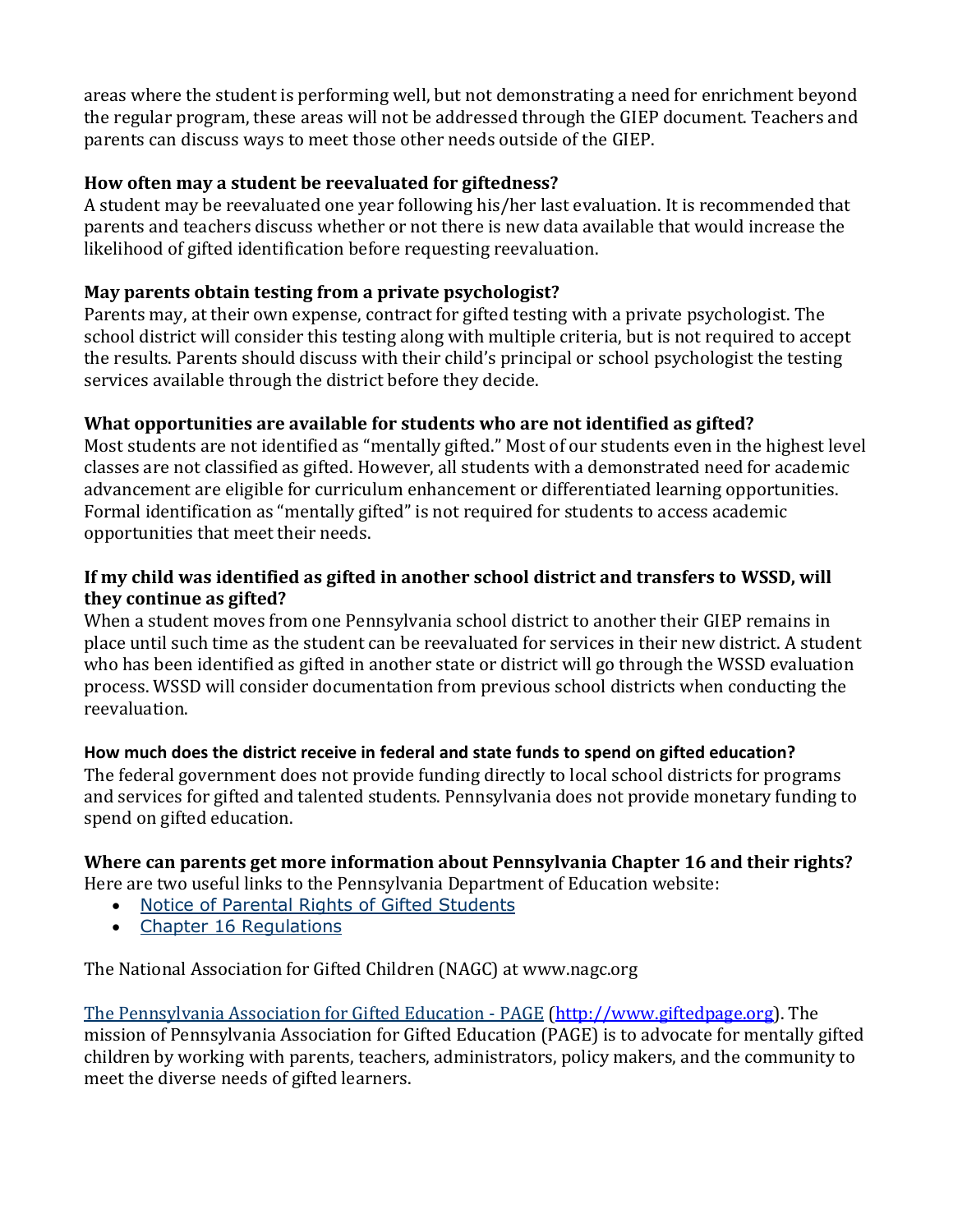**Related links on the Gifted Education page of the Pennsylvania Department of Education website:**

#### **Gifted Education Information for Educators, Parents and Students**

#### **Other Resources**

Belin - [Blank Center for Gifted and Talent Development](http://www.portal.state.pa.us/portal/server.pt?open=512&objID=7652&mode=2&externalurl=http://www.education.uiowa.edu/html/belinblank/)

[Carnegie Mellon Institute for Talented Elementary Students \(C-MITES\)](http://www.portal.state.pa.us/portal/server.pt?open=512&objID=7652&mode=2&externalurl=http://www.cmu.edu/outreach/c-mites/)

[Center for Creative Learning, Inc.](http://www.portal.state.pa.us/portal/server.pt?open=512&objID=7652&mode=2&externalurl=http://www.creativelearning.com/) 

Center for Gifted Education - [The College of William and Mary](http://www.portal.state.pa.us/portal/server.pt?open=512&objID=7652&mode=2&externalurl=http://cfge.wm.edu/) 

[Center for Talent Development, Northwestern University](http://www.portal.state.pa.us/portal/server.pt?open=512&objID=7652&mode=2&externalurl=http://www.ctd.northwestern.edu/) 

[Council on Exceptional Children](http://www.portal.state.pa.us/portal/server.pt?open=512&objID=7652&mode=2&externalurl=http://www.cec.sped.org/) 

[Duke University Talent Identification Program](http://www.portal.state.pa.us/portal/server.pt?open=512&objID=7652&mode=2&externalurl=http://www.tip.duke.edu/) 

[Gifted Development Center](http://www.portal.state.pa.us/portal/server.pt?open=512&objID=7652&mode=2&externalurl=http://www.gifteddevelopment.com/)

[Johns Hopkins University Center for Talented Youth \(CTY\)](http://www.portal.state.pa.us/portal/server.pt?open=512&objID=7652&mode=2&externalurl=http://www.jhu.edu/gifted/)

[National Association for Gifted Children](http://www.portal.state.pa.us/portal/server.pt?open=512&objID=7652&mode=2&externalurl=http://www.nagc.org/) 

[National Center for Accelerated Schools](http://www.portal.state.pa.us/portal/server.pt?open=512&objID=7652&mode=2&externalurl=http://www.acceleratedschools.net/) 

[NEAG Center for Gifted Education and Talent Development](http://www.portal.state.pa.us/portal/server.pt?open=512&objID=7652&mode=2&externalurl=http://www.gifted.uconn.edu/)

PAGE- [Pennsylvania Association for Gifted Education](http://www.portal.state.pa.us/portal/server.pt?open=512&objID=7652&mode=2&externalurl=http://www.giftedpage.org/)

PEGS - [Pennsylvanians for Education of Gifted Students](http://www.portal.state.pa.us/portal/server.pt?open=512&objID=7652&mode=2&externalurl=http://www.pegsgifted.org/portal/) 

[Pennsylvania Governor's Schools of Excellence](http://www.pgse.org/)

Stanford University - [EPGY \(Educational Program for Gifted Youth\)](http://www.portal.state.pa.us/portal/server.pt?open=512&objID=7652&mode=2&externalurl=http://www-epgy.stanford.edu/)

[U.S. Department of Education Home Page](http://www.portal.state.pa.us/portal/server.pt?open=512&objID=7652&mode=2&externalurl=http://www.ed.gov/)

#### **Articles for further reading:**

#### **Related to Self-Esteem**

Dweck, Carol S. The Perils and Promise of Praise (2007) *Educational Leadership*, October, p. 34- 39

Dweck, Carol S. Even Geniuses Work Hard (2010) *Educational Leadership,* September, 16-20 Baumeister, Roy, Campbell, et. al. Does High Self-Esteem Cause Better Performance,